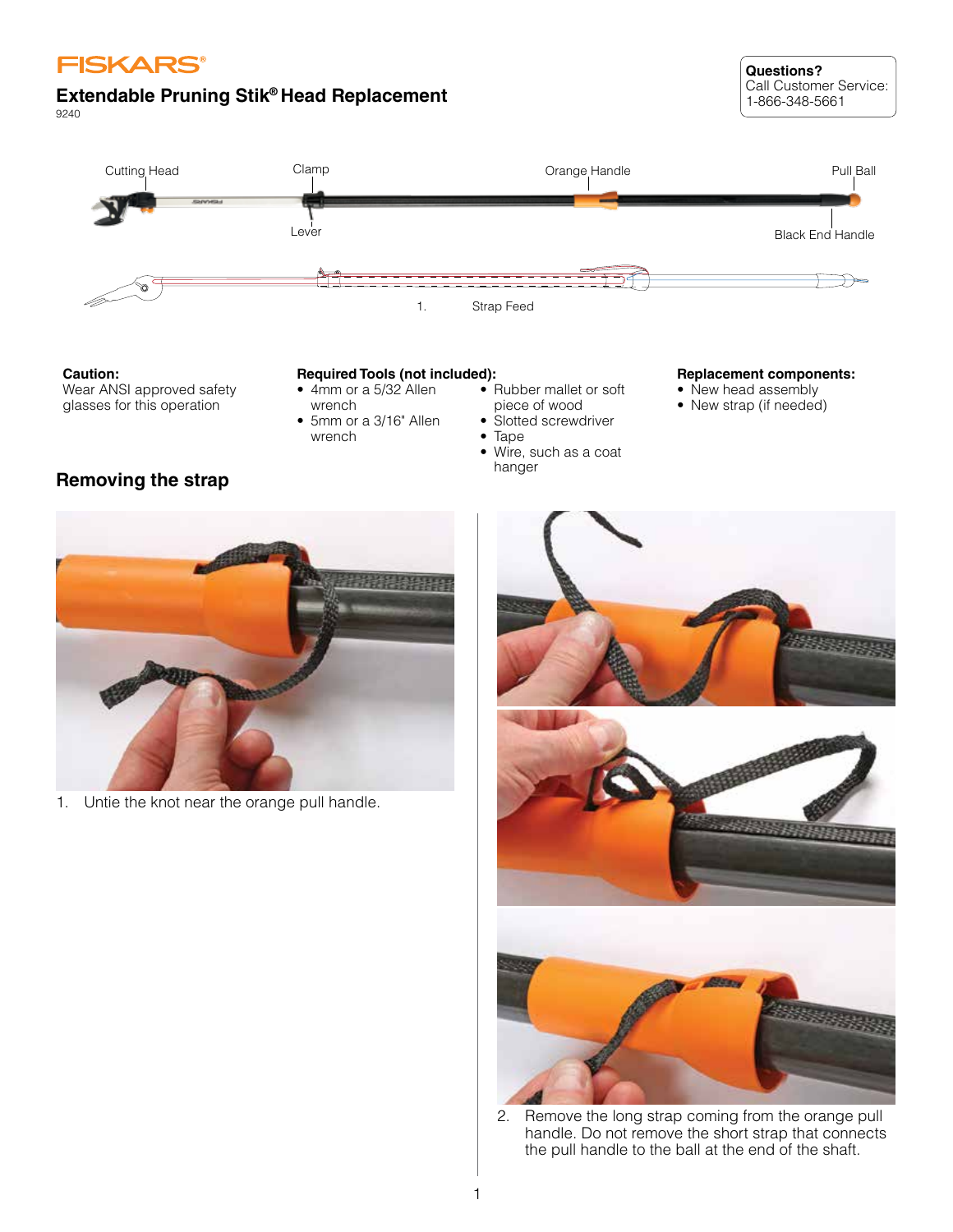

#### **Questions?** Call Customer Service: 1-866-348-5661



3. Separate the tool by pulling the silver tube from the black tube as shown.



4. Loosen the clamp bolt and flip up the lever; both 4mm or 5/32 Allen wrenches work.



5. Slide the clamp from black fiberglass tube on to the silver aluminum tube. If it sticks, you may have to use a soft piece of wood or a rubber mallet to tap the clamp forward. Remove clamp.



6. Remove plug by using a soft piece of wood and a mallet.



7. Do not untie the knot on the clamp.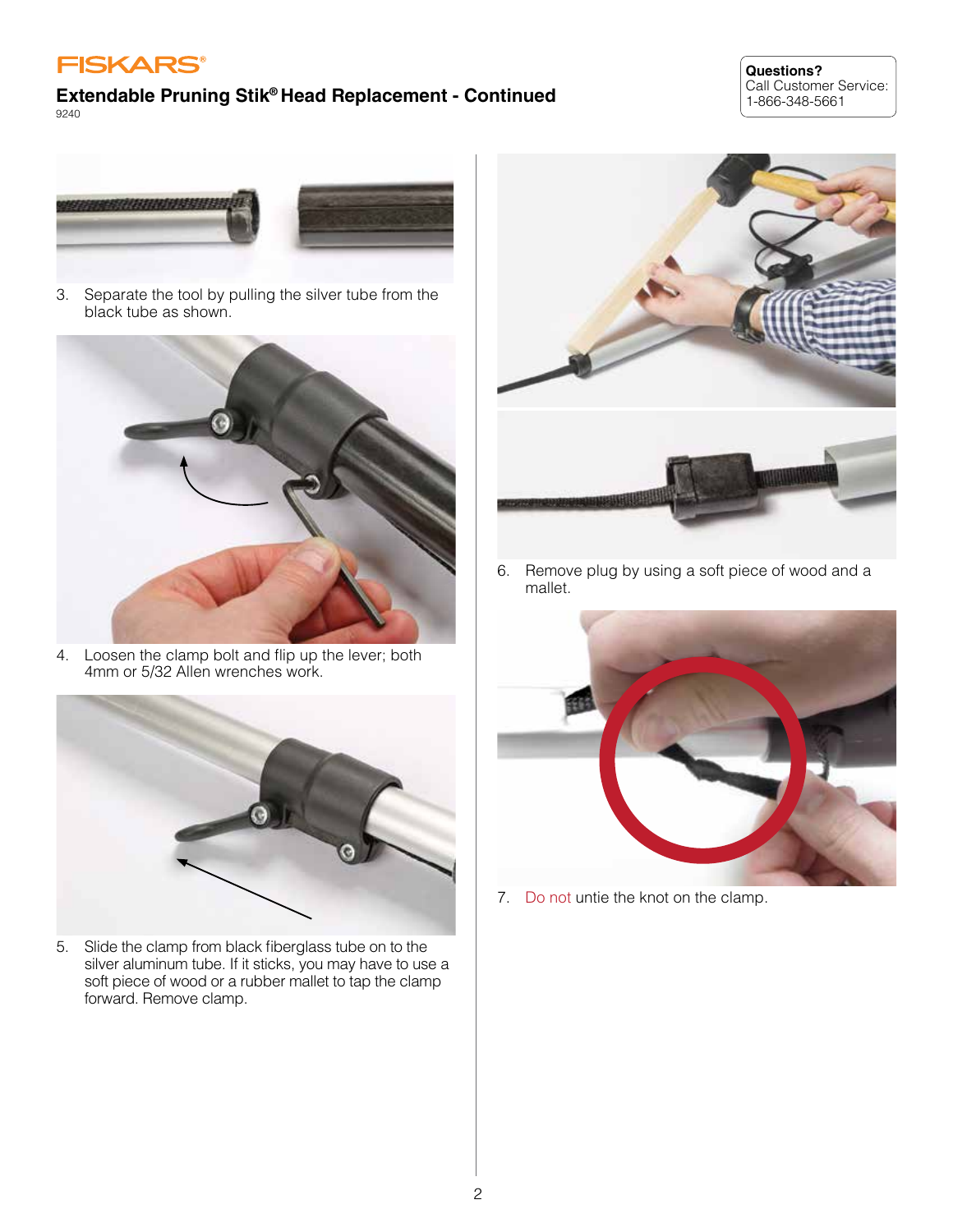# **FISKARS®**

#### **Extendable Pruning Stik® Head Replacement - Continued** 9240

#### **Questions?** Call Customer Service: 1-866-348-5661



8. Remove the head from the pole by swiveling head to the position shown and tapping the head out gently with a rubber mallet or a piece of soft wood. Remove the strap from the old head and pulley.









9. Rethread the strap through new head noting the direction of the strap. Set the head down with the strap - avoid twisting the strap.



10. Insert a wire through the raised slot in the silver tube and push it all the way out the end of the tube toward the head.



11. Tape the strap that is threaded through the head onto the wire that was just pushed through the silver tube.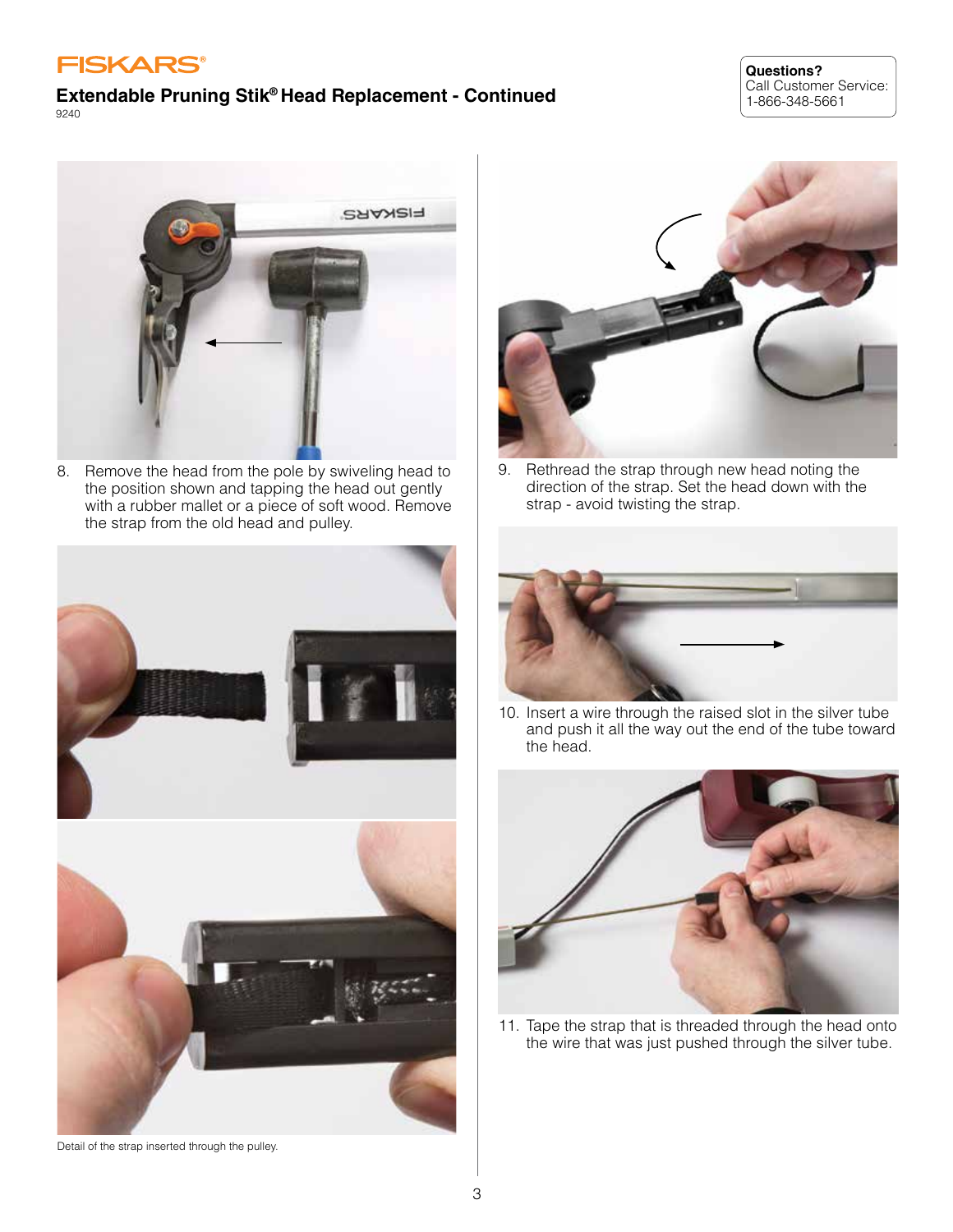





12. Gently pull the wire back through the raised slot.



13. Continue pulling the strap and remove the taped wire.



14. Align head with silver tube taking care not to twist the straps.



15. Tap the head back onto the silver tube.



16. Take the strap that was fed through the raised slot and guide it under the clamp.



17. Once it is under the strap, pull snug so the strap does not twist.



18. Align the black tube to the silver tube and slide up over plug.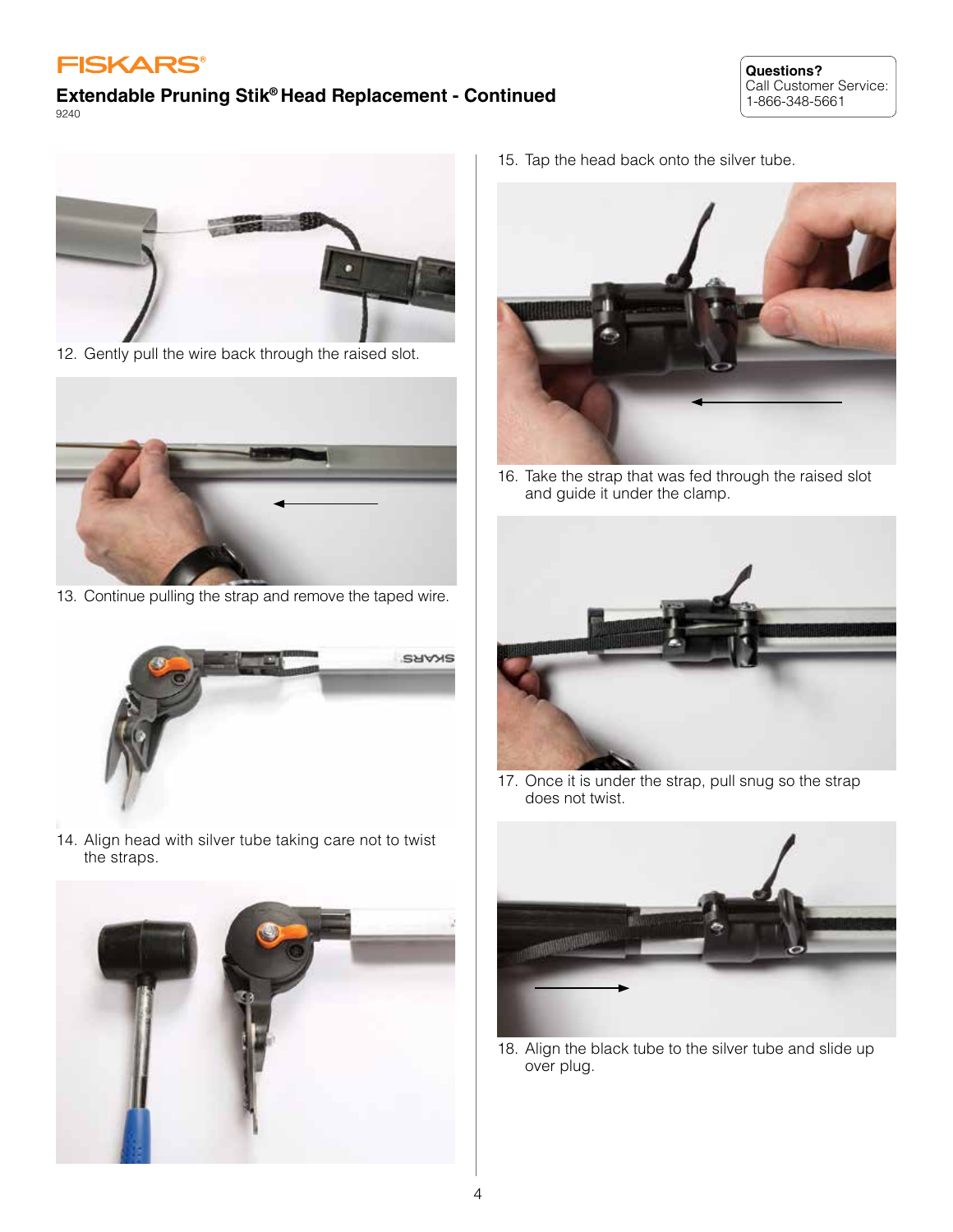

#### **Questions?** Call Customer Service: 1-866-348-5661



19. With the black tube in place, slide the clamp to the black tube.



20. Tighten with an Allen wrench and flip down the lever.



21. Run the end of the strap under the handle.



22. Use a paper clip or wire to pull the strap through the slot.



23. Guide the strap through the bottom slot.